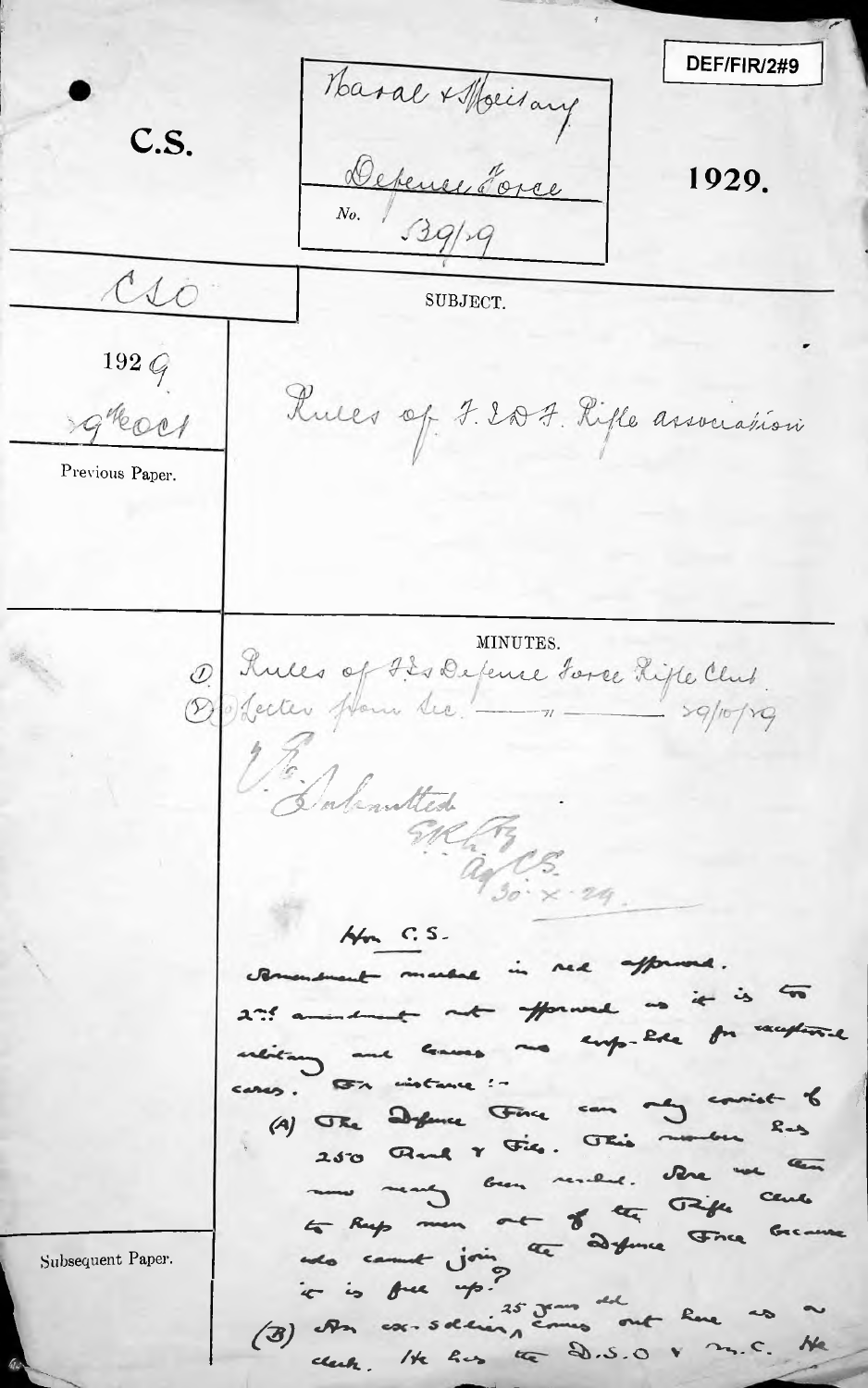a first cans rifle stat. unfuentes Re Ros Gan Gudg womand in the was and is under to join the Define Fine oning to his woman's. le me ten to prevent Rin joining the Fifth Cent ?

(c) Il man comes out leve on a 6 months' contract. It would not be concer while to issue him int a mighting etc even if he wished to Join le Défine Fine. 30 le 4 le encourance from rifle senting. People at Rome receive us vice from somes and do de log can for us at Bisey her senal return the compliment. eta. The me I know from is cacallent as it leaves each individual

case to the discussion of the Committee who can decide it on

its menits.

Seure 2007 5 5 Avril. my sup matters for the voter of thanks they so kindly scenere me.  $3$  approximate it  $\frac{2045}{10}$ .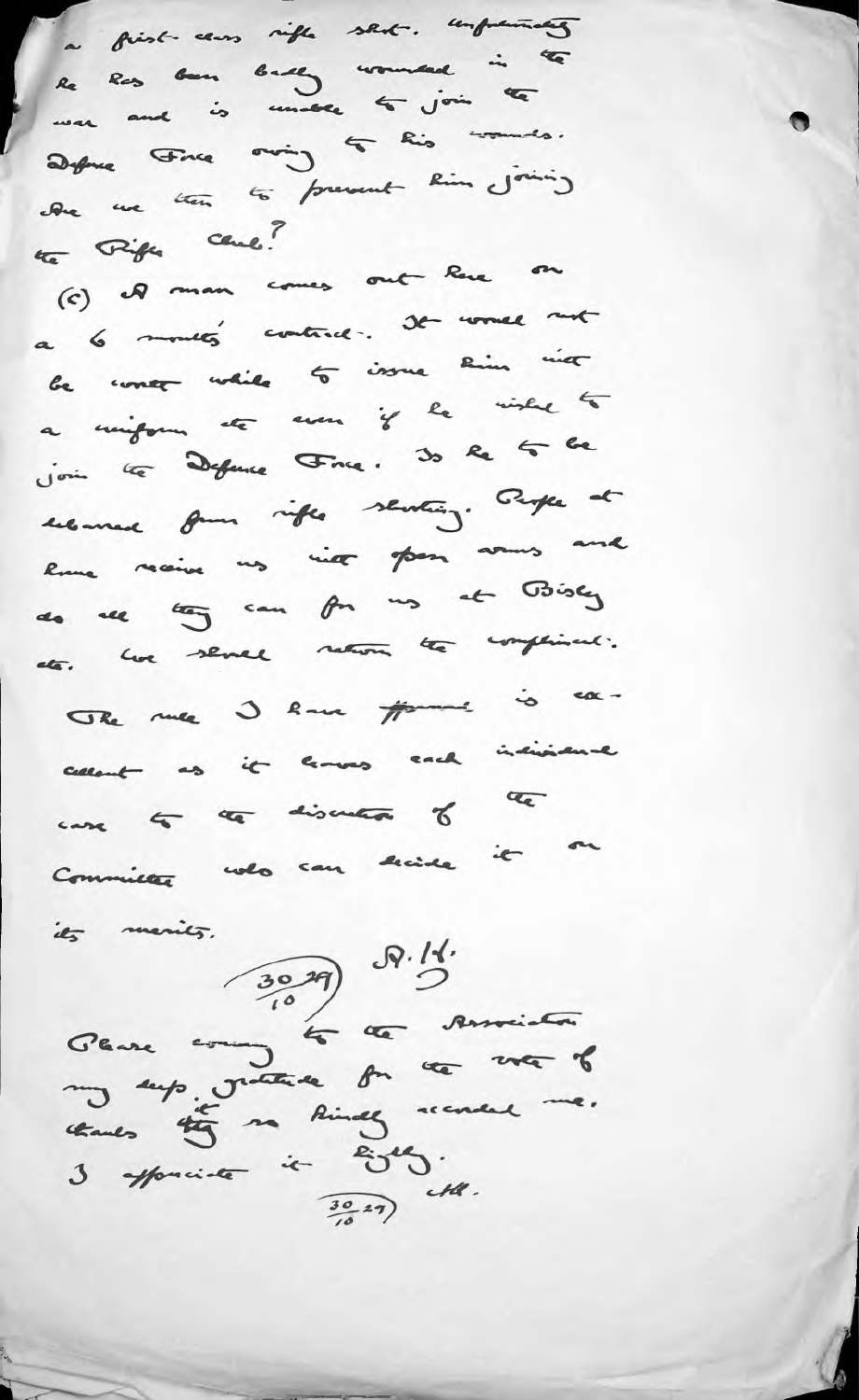$0.8.0.$  No.  $539/20$ 

Inside Minute Paper.

Sheet  $N_0$   $\mathbb{Z}$ . de Défence Parce. Please comey the members of the Association the une of the Excellency's minute Both Extohus. 1929. 2. Please also couver 18 nenhers Her Encellenings apprecial of the votes trusts this Encellenay franced as the meet & the 25th Celohor. WES.

Hon. Col. Sec.

The above was conveyed to the committee at a meeting held on the 7th of November and the committee are quite' in agreement with His Exceklency's minut,

I have also to thank the Hon. Th. Colonial Secretary for his kindness in drafting out our rules.

**WIAL SECRETARY!**  $AR.$ loatsa  $TC1929$ Officer Commanding KLALD RULL 20.11.29.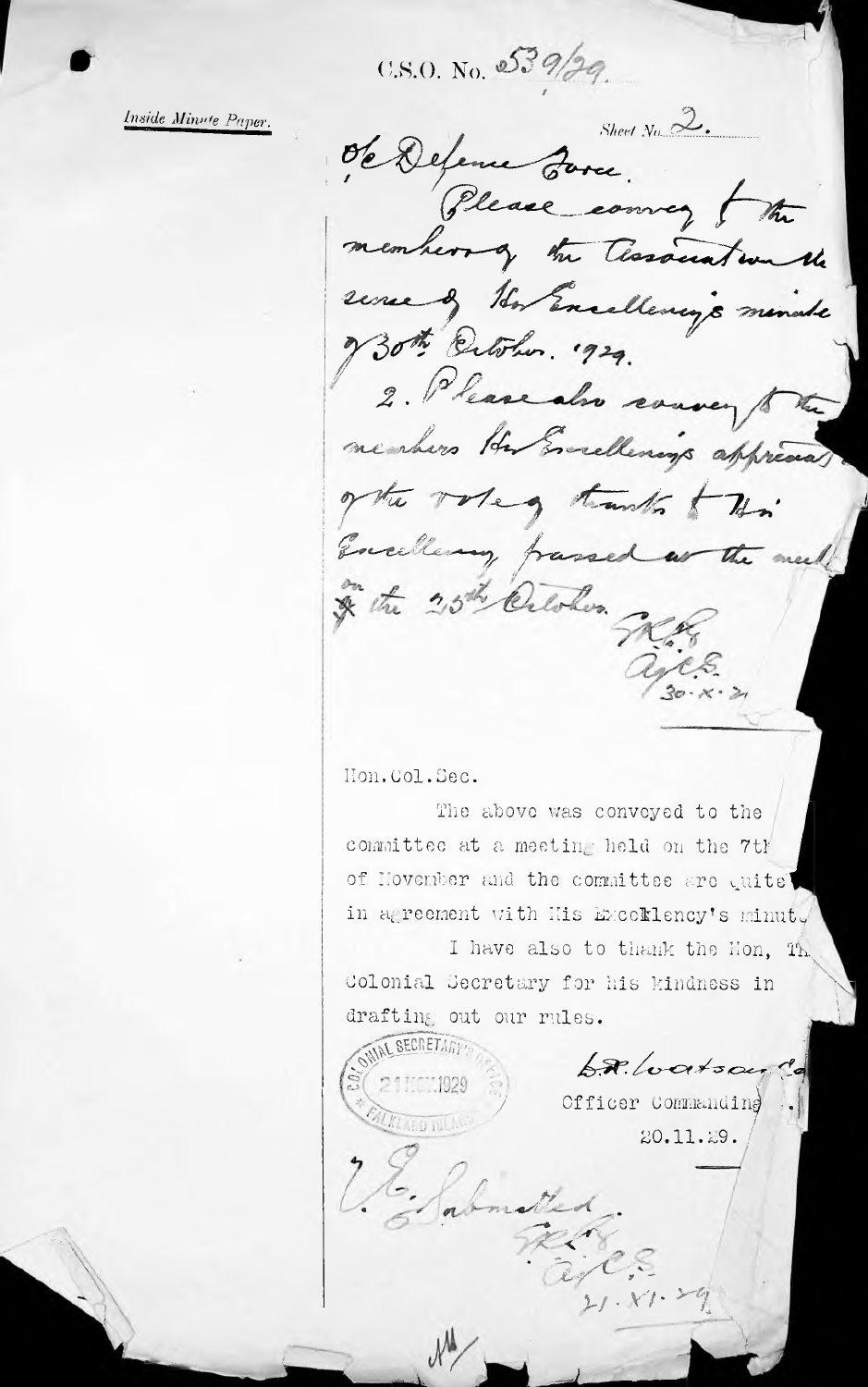Copy of Rules of Falkland Islands Defence Force Rifle  $11 - 12$ . Association, dated 19th September, 1929.

 $\frac{8.8}{1.130}$ 

Minute pour House 230FRA. 3/10B0 (13)

J.E. Schilled. Wil y.E. allowse

Mr J. M. Mea 5 election as a

member of the J.F. Riffe America.



 $4$  16 Rules ?



 $7.2$ <br>3. 11. 30.  $14mC.5$ 14me)<br>Alfred Alb - O.C. Image Fine<br>3,30) Ill. 16 Merie vec July

 $4, 4.30. P.$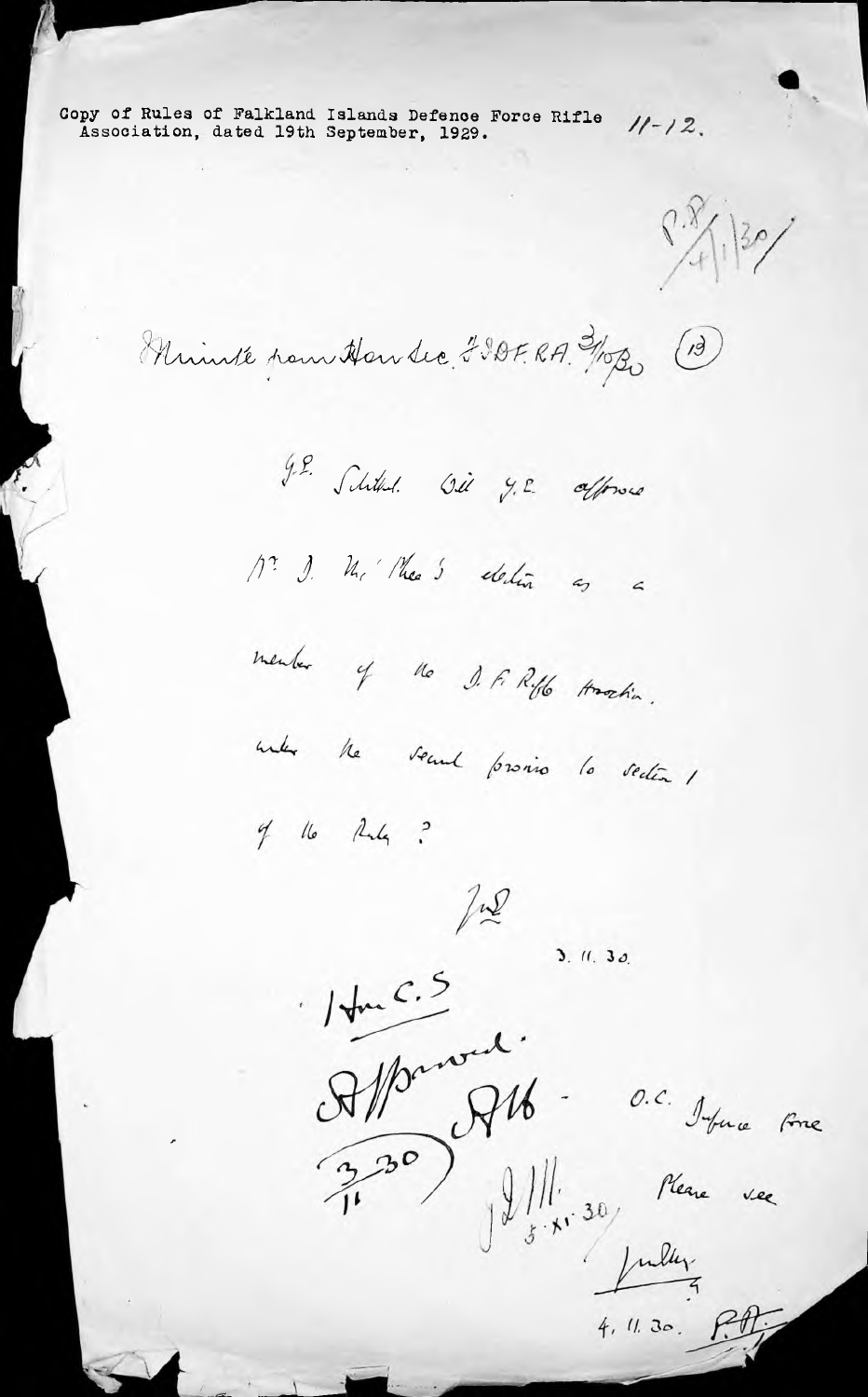$C.S.O.$  No.  $59/19$ 

*Inside Minute Paper*.

r

*4*

Sheet  $N_0$ . Minute from HEshe Governor 19173  $\begin{picture}(40,4) \put(0,0){\vector(0,1){10}} \put(15,0){\vector(0,1){10}} \put(15,0){\vector(0,1){10}} \put(15,0){\vector(0,1){10}} \put(15,0){\vector(0,1){10}} \put(15,0){\vector(0,1){10}} \put(15,0){\vector(0,1){10}} \put(15,0){\vector(0,1){10}} \put(15,0){\vector(0,1){10}} \put(15,0){\vector(0,1){10}} \put(15,0){\vector(0,1){10}} \put(15,0){\vector(0,$  $97.20$ 15 Letter from Sec. F. I.D.F. Rifle assum of 22.9.49 px / palapus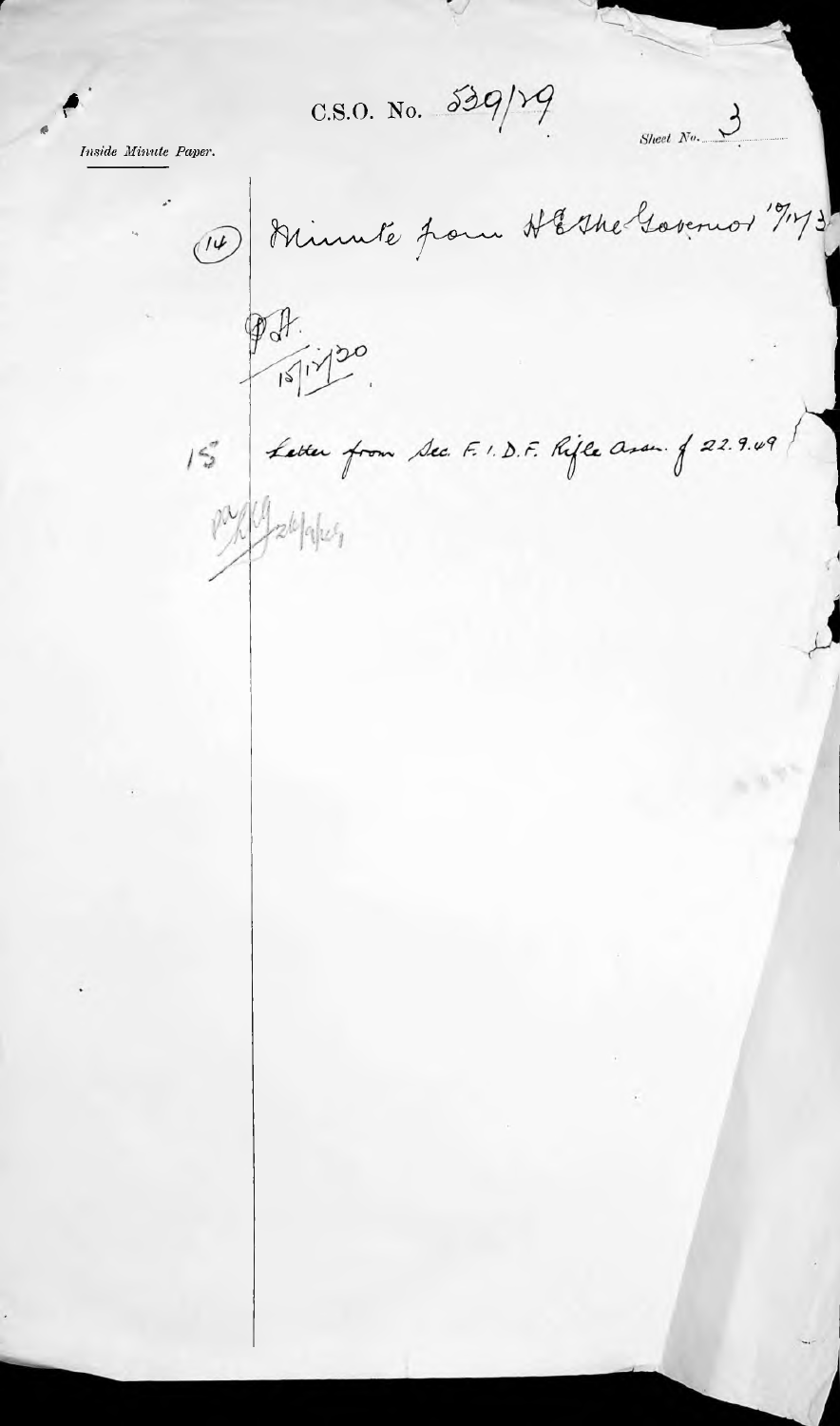## Falkland Islands Defence Force Rifle Club.

## RULES

1. The Club shall ne called the Falkland Islands Defence Force Hilie Club and shall consist of members of the Defence Force, and non-members over the ago of  $30\,$  years subject to election by the Committee.

2. The Club shall be managed by a Committee consisting of a Chairman (The Officer Commanding the Falkland Islands Defence Force) *e.r-nffic;o* and a Secretary, a Treasurer, and five others to he elected annually; of the set in elected members of the Committee not less than four shall be serving members of the Defence Force.

3. The annual subscription shall be 5s.

 $\overline{r}$ 

**r <sup>i</sup>** *'*

—r

•1. No shooting shall take place on the range unless three members are present on the firing point. On all occasions a Range Officer shall be appointed either previously by the Committee or on the range by the members present from among their own number before firing, and such Range Officer shall be responsible for the orderly conduct of the firing.

5. The Club shall have the free use of the rifle range for shooting practices, matches,&c, at all times when not required for Musketry Classification and shall be required to keep same in repair during such shooting.

t). Records for all shooting shall be kept in a book provided for that purpose; and a register of all shoots shall also be kept on the range. The register shall show, the date of the shoot, the number of members shooting, and the quantity of ammunition issued, and shall be signed by the Range Officer at the end of the shoot.

7. A red flag shall be hoisted on the flagstaff on Sapper Hill and also a red and white signal flag shall be hoisted on Victory Green as early as possible on the day when shooting is to take place.

8. A supply of ammunition will be issued to ti e Club by the Officer Commanding the Falkland Islands Defence Force in bulk, and shall be kept in a locked box in the range hut. Ammunition will be issued to members for a *bona-fide* target practice at the rate of 3d per packet of 10 rounds by the Range Officer.

9. The Committee shall have power to deal with and decide upon any matter relating to the Rifle Club not embodied in these Rules.

Passed at a General Meeting held in the Term  $T^{r+1}$  on the 10th day of September 1927.

J. M. Ellis. *Chairman.*

*<sup>L</sup>* **L,**

*/*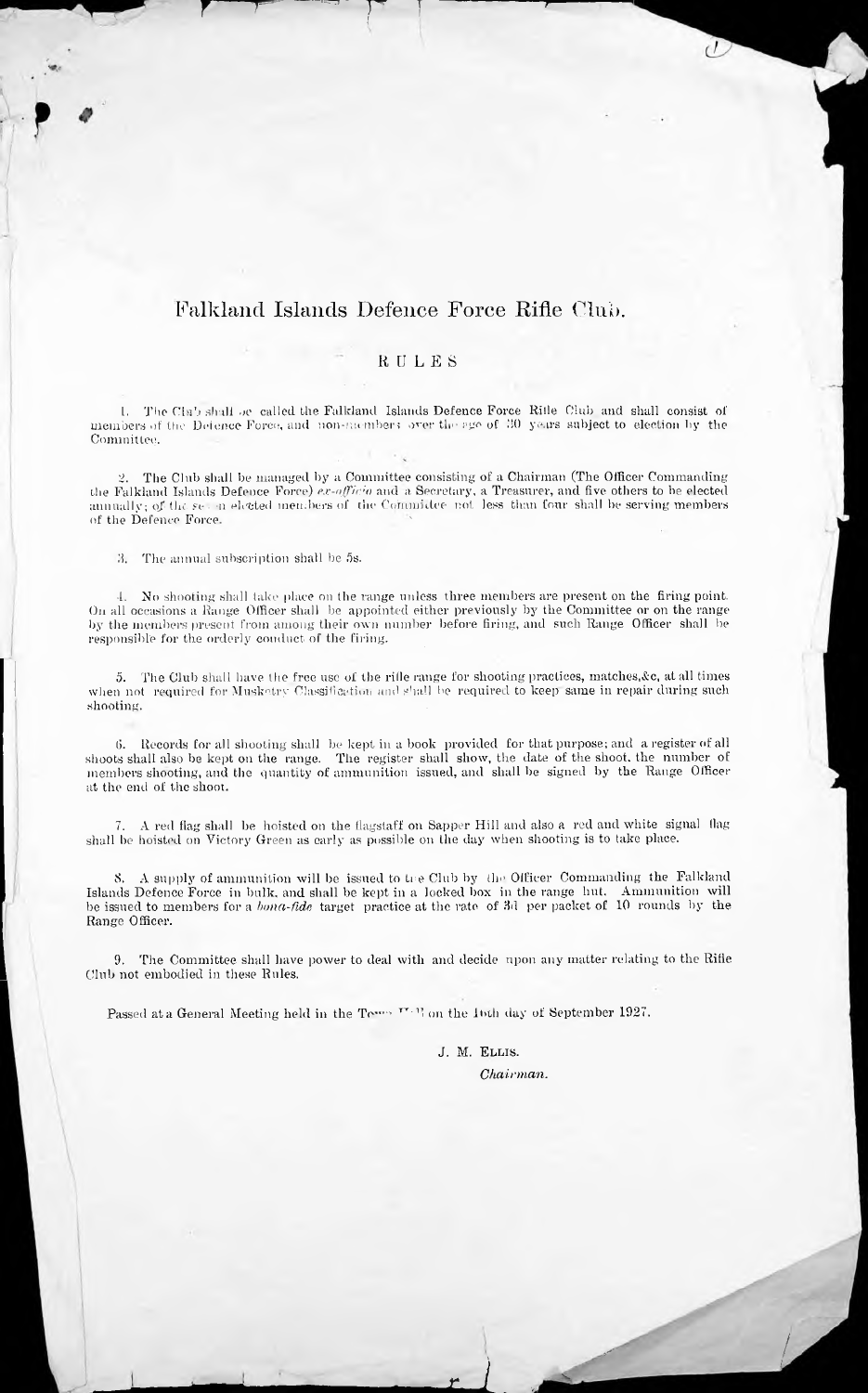MINUTES OF GENERAL MEETING OF THE FALKLAND ISLANDS DEFENCE FORCE RIFLE ASSOCIATION HELD ON THE 25TH OF OCTOBER, 1929.

Captain Watson (in the Chair). present:

ungetion had the

*\**

The Honourable G. R. L. Brown and twenty-seven members. **Assistant** 

**J**

- 1. The minutes of the General Meeting held on the 19th of September, 1929, were read and confirmed.
- 2. Captain Watson informed those present that the meeting had *\* been called with the object of reconsidering the decision arrived at by the General Meeting held on the 19th of September, 1929, when <sup>a</sup> Resolution was passed to the effect that the Association should be called the Falkland Islands Defence Force Rifle Association and should consist of  $\div$ 
	- (a) Members of the Defence Force, whether registered on the Active, Reserve or Retired lists.

(b) Holders of the Long Service Medal He pointed out that the Rule as passed would exclude all civilian members who had enjoyed the privileges of the Association during the past season and that it was His Excellenoyfs wish that the matter should now be reconsidered. For this reason a Committee Meeting had been convened on the 22nd of October, at which Mr. G. R. L. Brown had attended on behalf of His Excellency. Mr. Brown had explained His Excellency fs views in the matter and after full discussion in Committee it was agreed that the question of an amendment to Rule 1 should be laid before <sup>a</sup> general meeting for consideration. **.** The Chairman then asked Mr. Brown if he would kindly explain to the meeting the views of His Excellency.

Mr. Brown said that he was present at a Committee Meeting recently held for this same purpose. He had explained/

*a*

*<i><u><i><b> w*</u>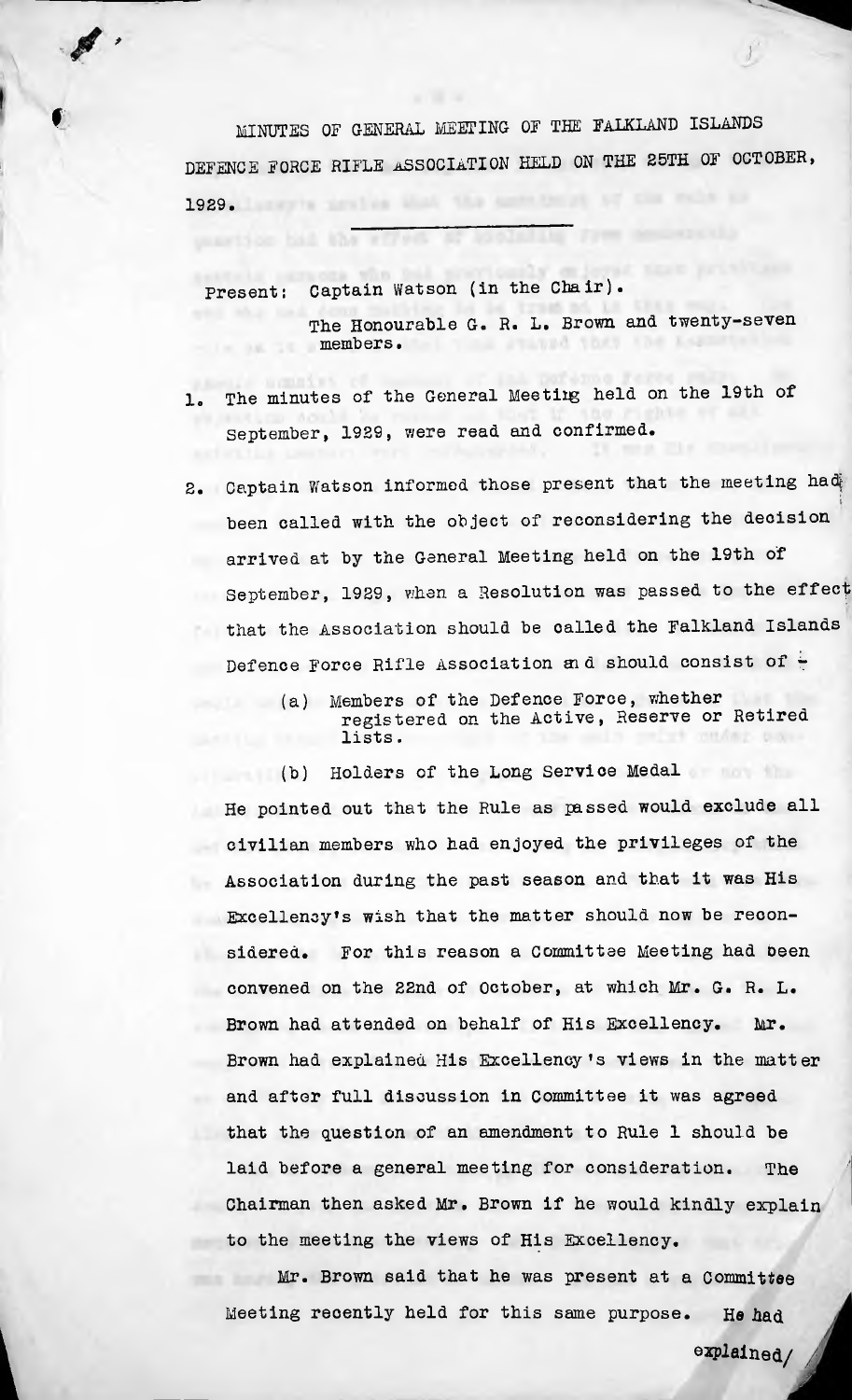explained at that meeting that it had been brought to His Excellency's notice that the amendment of the Rule in question had the effect of excluding from membership certain persons who had previously enjoyed that privilege The and who had done nothing to be treated in this way. rule as it stood at that time stated that the Association should consist of Members of the Defence Force only. No objection could be raised to that if the rights of all existing members were safeguarded, opinion, and he felt very strongly about the matter, that members of the Association prior to the passing of the amend $\frac{1}{2}$ ment who were not members of the Defence Force had every His Excellency It was His Excellency's reason to feel aggrieved by such treatment. felt sure that the Association would realize the irregularity and would be only too anxious to put right a matter which He asked that the could only be regarded as an injustice, meeting should not lose sight of the main point under consideration. It was not a question of whether or not the Association should be strictly confined to members of the Defence Force, but one of rectifying an irregularity which The Committee were he was sure had been unwittingly made. unanimously agreed that an alteration in the Rule as it stood should be made in order to allow of the late members of the Association who were not members of the Defence Force, continuing their membership. suggested alteration he would read the amendment to the Rule as drafted by the Secretary, but before doing so he would If the meeting agreed to the like to hear the views of the meeting.

Mr. R. Robson said that he did not see why civilians could not join the Defence Force if they wished to become members of the Association, Mr. Brown replied that this was hardly the question at issue. It was a question of *j*

*i*

 $-2-$ 

• ^

principle/

;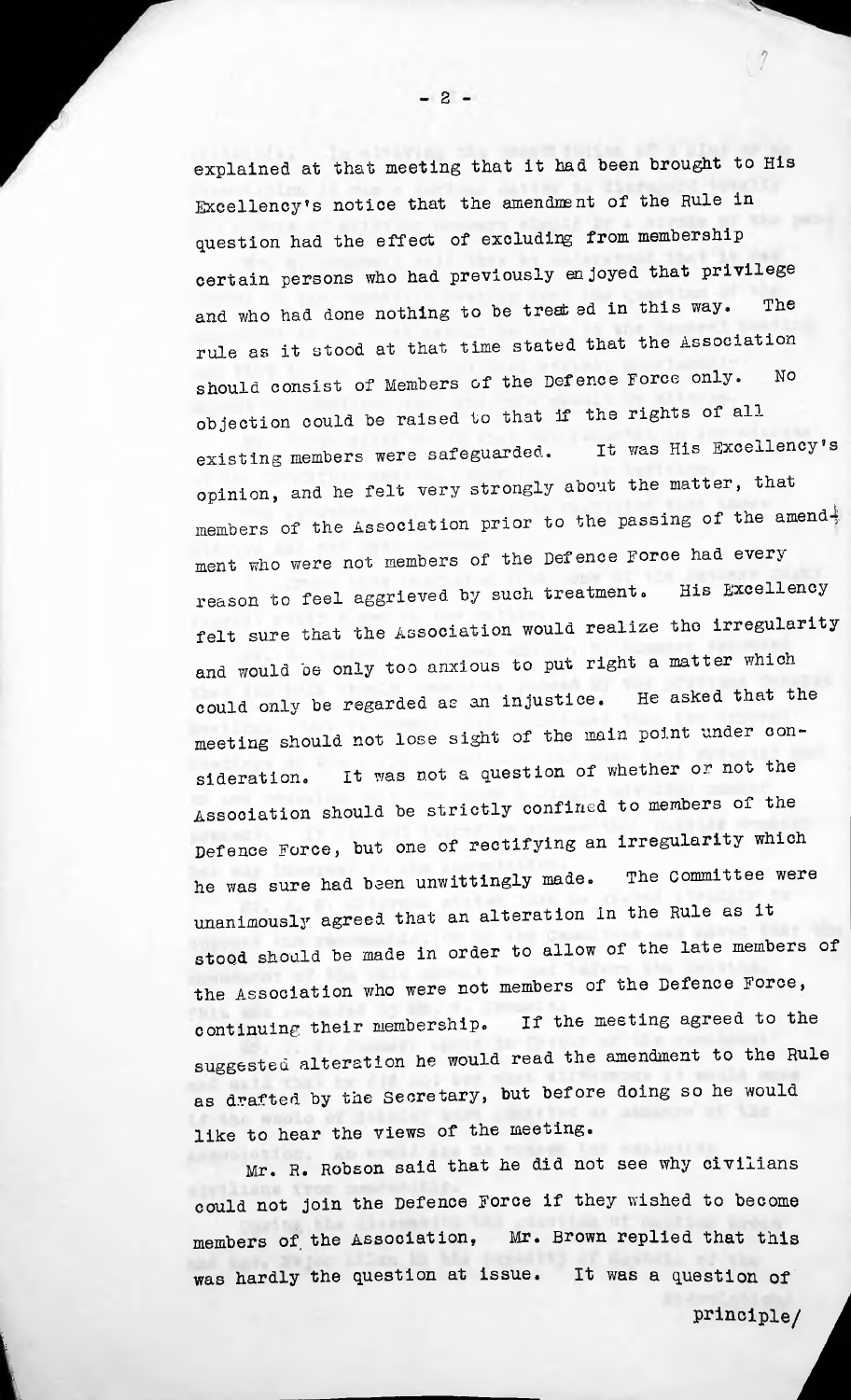principle. In altering the constitution of a Club or an Association it was <sup>a</sup> serious matter to disregard totally the rights of existing members simply by a stroke of the pen $\frac{1}{2}$ 

/

*f*

Mr. M. Campbell said that he understood that it was agreed at the Committee Meeting that the question of the amendment of the rule should be left to the General Meeting and that it was not, as had been stated, unanimously agreed in Committee that the rule should be altered.

Mr. Brown asked as to what was recorded in the minutes of the Committee Meeting regarding their decision.

The Secretary replied that he regretted that those minutes had not been written.

Mr. Brown then suggested that some of the members might express their views in the matter.

Mr. R. Campbell proposed and Mr. V. Summers seconded that the Rule should remain as passed by the previous General Meeting. Mr. V. Summers also mentioned that two General Meetings of the Rifle Association had been held recently and on one occasion only was there a single civilian member present. It did not therefore appear that outside members had any interest in the Association.

Mr. J. W. Grierson stated that he wished strongly to support the recommendation of the Committee and moved that the amendment of the Rule should be put before the meeting. This was seconded by Mr. W. Summers.

Mr. J. F. Summers spoke in favour of the amendment and said that he did not see what difference it would make if the whole of Stanley were admitted as members of the Association. He could see no reason for excluding civilians from membership.

During the discussion the question of marking arose and Sgt. Major Allan in his capacity of Captain of the

*i*

Association/

 $-3-$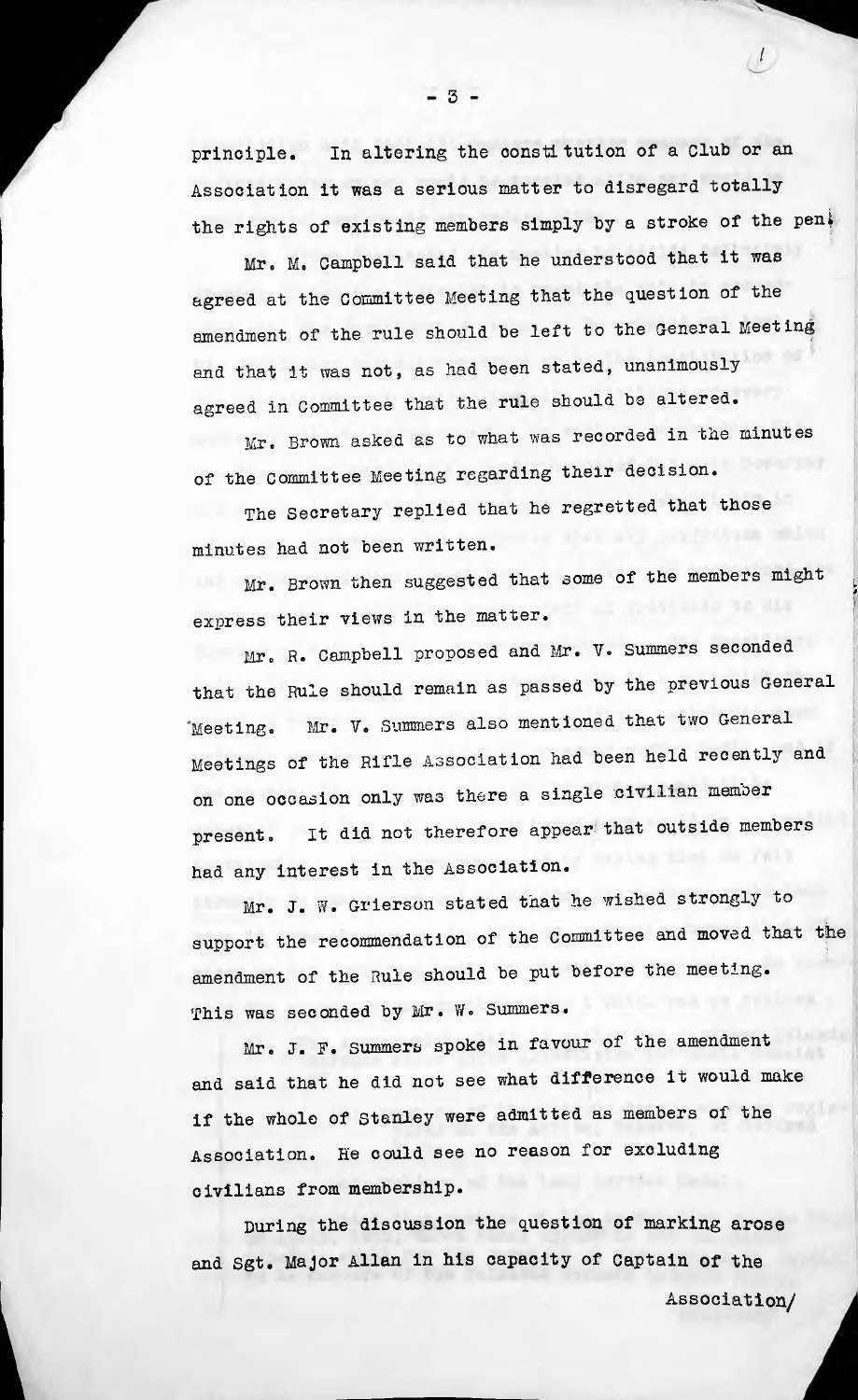Association said that all members whether members of the Defence Force or not would be treated alike and would be required to conform to any orders given.

Mr. Brown then asked the meeting to decide definitely whether or not they intended to amend the rule in accord-He pointed out that His Excellency was not concerned as to the constitution of the Association but desired that the privileges of every He went on to say that His ance with His Excellency's wishes. member should be safeguarded. Excellency was not only Commander-in-Chief but also Governor and he considered that it was their duty to assist him in He suggested that any prejudices which He emphasized the every way possible, the members ha'd might be allowed to waive, fact that the Association owed a debt of gratitude to His Excellency which should not be overlooked. His Excellency had initiated and helped the Association in a way which no one else would or could have done, If the assistance were suddenly withdrawn the Association would suffer badly, and if the meeting deliberately opposed his wishes could it be expected that his assistance in the future would be so readily forthcoming. Mr. Brown concluded by saying that he felt strongly in the matter and hoped that the members would look He also hoped that the He then upon it from the same point of view, views he had expressed would be clearly understood. read the suggested amendment to Rule <sup>1</sup> which was as follows :

- "1. The Association shall be called the Falkland Islands Defence Force Rifle Association and shall consist of
	- (a) Members of the Defence Force, whether registered on the Active, Reserve, or Retired lists.
	- (b) Holders of the Long Service Medal.

Provided that members of the Association on the 50th of April, 1929, whose names appear in the subjoined Schedule shall for the purposes of these Rules be deemed to be members of the Falkland Islands Defence Force. Schedule shall for the purposes of these Rules be deemed<br>to be members of the Falkland Islands Defence Force.<br>Provided/

Provided/

 $- 4 -$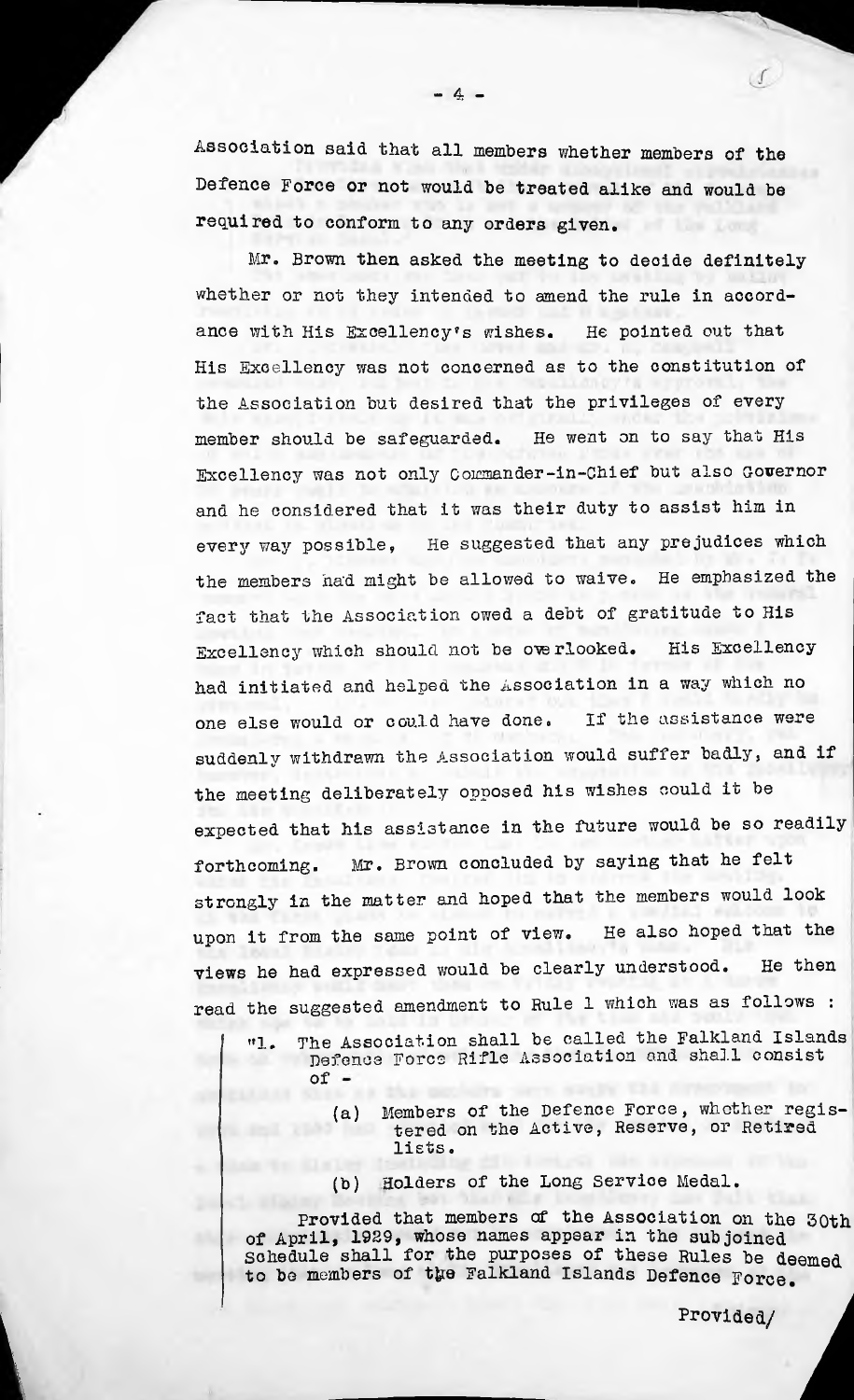Provided also that under exceptional circumstances the Committee may with the approval of the Governor elect a member who is not a member of the Falkland Islands Defence Force nor the holder of the Long Service Medal."

The amendment was then put to the meeting by ballot resulting in <sup>19</sup> votes in favour and <sup>Q</sup> against.

Mr. J. Gleadell then moved and Mr. M. Campbell seconded that, subject to His Excellency's approval, the Rule should stand as it was originally under the provisions of which non-members of the Defenoe Force over the age of 30 years could be admitted as members of the Association subject to election by the Committee.

 $Mr$ . A. Fleuret made an amendment seconded by Mr. J. F. Summers that the Rule should stand as passed at the General Meeting that evening. On a show of handfbeing taken 2 were in favour of the amendment and <sup>Q</sup> in favour of the proposal. Mr. Fleuret pointed out that 8 could hardly be considered a majority of 27 members. The Secretary, was however, instructed to submit the suggestion to His Excellency for his consideration.

Mr. Brown then stated that he had another matter upon which His Excellency desired him to address the meeting. In the first place he wished to extend <sup>a</sup> cordial welcome to the local Bisley Team in His Excellency's name. His Excellency would meet them on Friday evening at a dance which was to be held in honour of the team and would then have an opportunity of welcoming them in person. He explained that as the members were aware the Government in 1928 and <sup>1929</sup> had provided £400 for the purpose of sending <sup>a</sup> team to Bisley including £50 towards the expenses of the local Bisley Meeting but that flis Excellency now felt that this contribution could not be continued. He assured the meeting that so long as His Excellency was Governor of the

Fis Woodlaner admosphy huped

*[*

Colony/

 $\frac{1}{2}$ 

;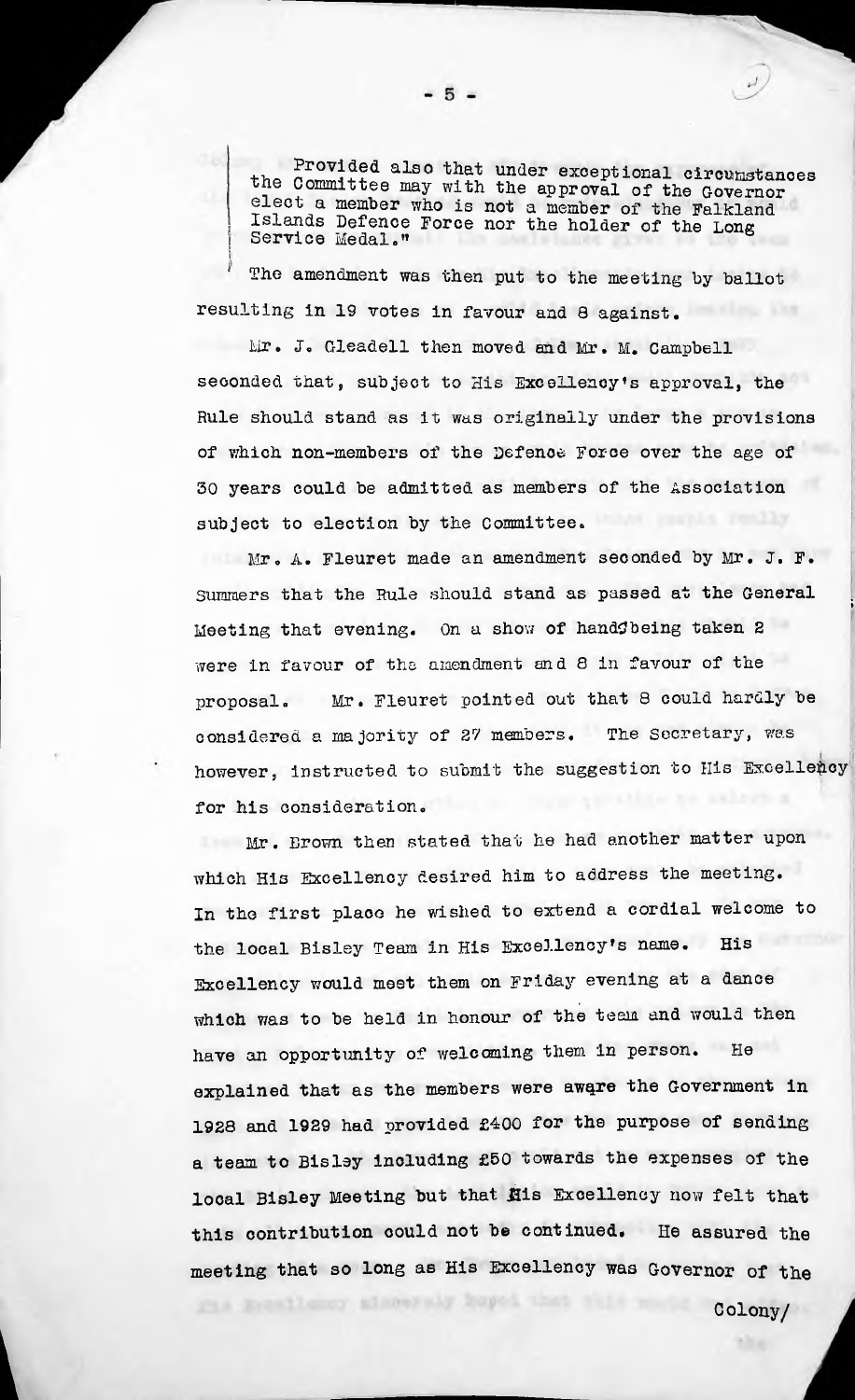Colony the annual grant of £50 towards the expenses of the local Bisley Meeting would be maintained but it would be necessary to curtail the assistance given to the team sent to England, It was His Excellency's keen desire to place the Association on a solid basis before leaving the Colony. He had the interest of the Association very much at heart but other administrations would probably not have the same interest in shooting. So large a sum as £400 a year from public funds would became open to criticism. It would appear much more satisfactory that the expenses of sending a team to Bisley be borne by those people really interested and there were many in the Colony who he was sure His Excellency had would willingly support the movement. suggested that land owners end business people should be approached and that <sup>a</sup> general subscription list might be started at an early date in order to raise funds to defray these expenses. He explained that it may not always be necessary to incur considerable expenditure in sending a team to England as it may often be found possible to select <sup>a</sup> team of men who would be willing to go at their own expense. Next season it was possible that a team could be selected from officials proceeding to England on leave. authorised to say that so long as His Excellency was Governor a contribution of £50 would be made towards the cost of sedding a team to England to represent the Colony in the Junior Kolapore Cup Competition. If the grant was not required in any one year it would be placed in the Savings Bank and added to from time to time for this same purpose. (Applause.) the Bisley Shoot; the Association would in future have to make all arrangements necessary in connection with the sending of a team. Mr. Brown concluded by saying that His Excellency sincerely hoped that this would not affect He was The Government could not go on arranging *i*

*\*

 $-6 -$ 

the/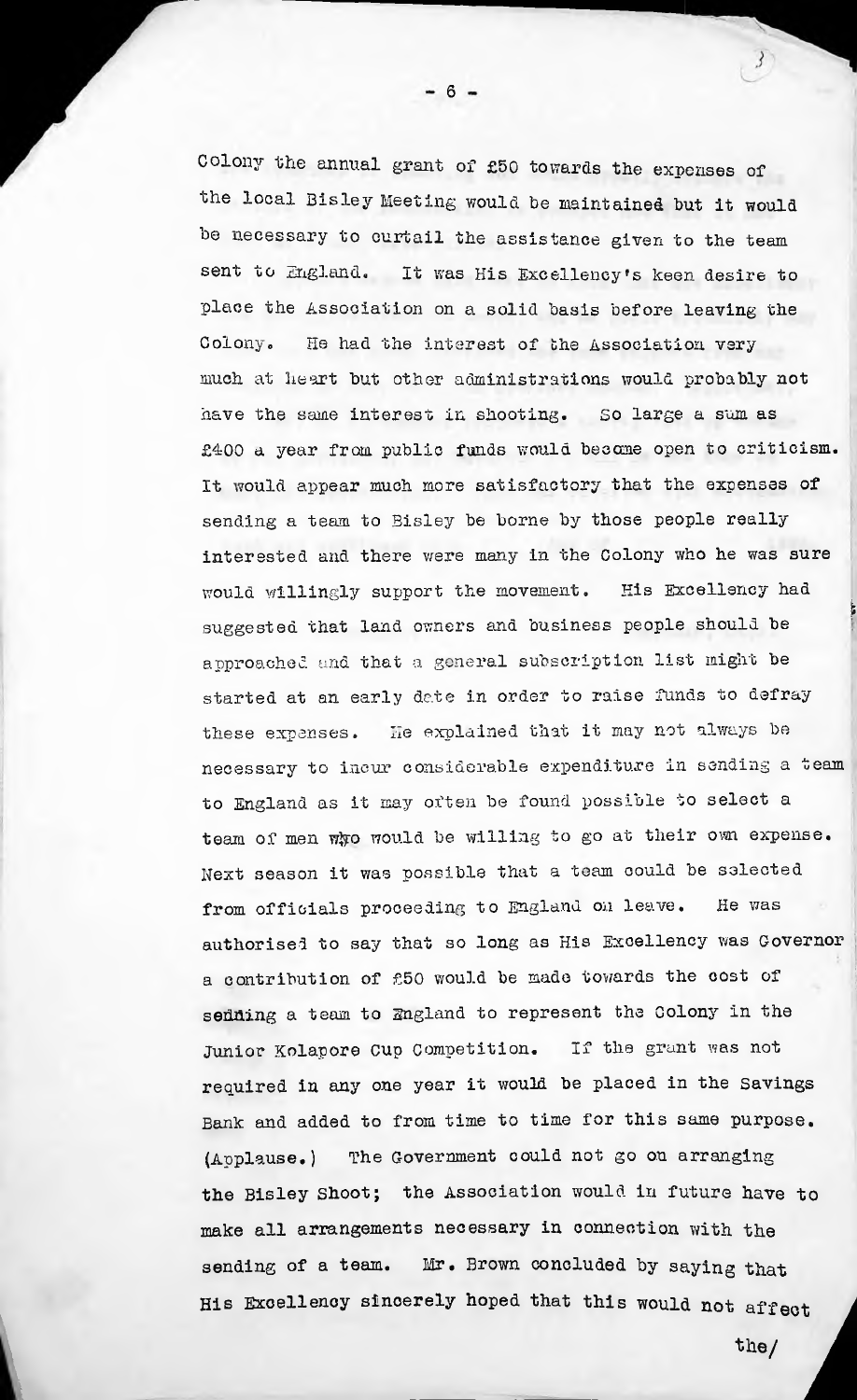the keanness in shooting and would greatly deplore the failure of the Association to prosper now that it had been so firmly established.

Captain Watson said that he knew that His Excellency had the Association at heart, and he could truthfully say that they had never received the same support from any Governor as they had from Governor Hodson. (Applause).

Mr. J. F. Summers proposed a hearty vote of thanks to His Excellency the Governor for all he had done to help the Association. This was received with acclamation.

Read and confirmed this day of 1929.

Secretary.

they the speaking of all says

Chairman, Capt.

to the country and the first of the country of the

by your summer that they in any time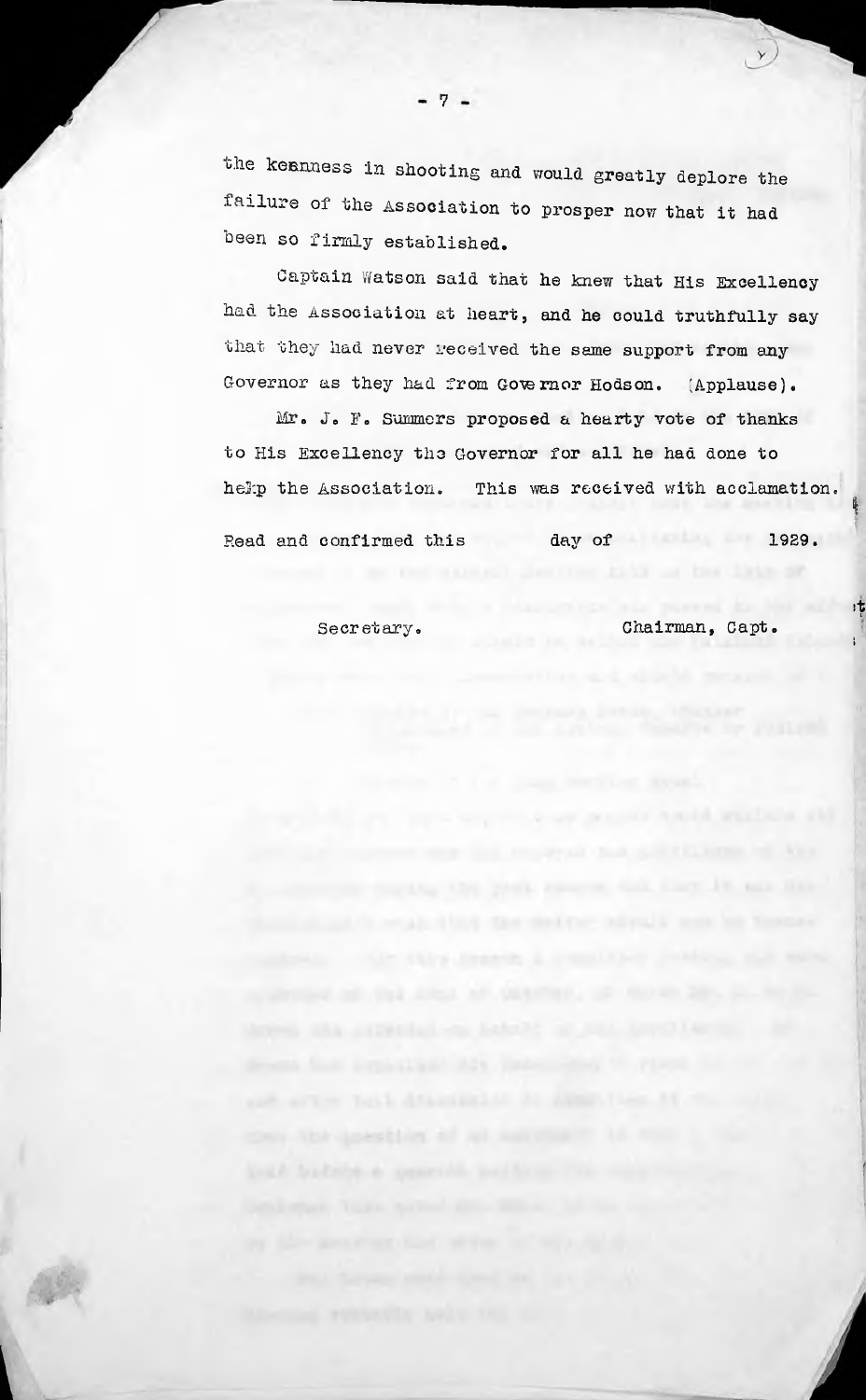FALKLAND ISLANDS DEFENCE FORCE RIFIE ASSOCIATION.

THE R.L. P. WELLS

Stanley, 29th October, 1929.

 $\boldsymbol{v}$ 

Sir,

With reference to previous correspondence on the subject of the amendment of Rule 1 of the Falkland Islands Defence Force Rifle Association's Rules, I am directed to submit herewith, for His Excellency's information, <sup>a</sup> copy of the minutes of a General Meeting held on the 25th of October, 1929. It will be seen that in accordance with His Excellency's wishes it was agreed that the Rule in question should be amended to read as follows :

- The Association shall be called the Falkland Islands Defence Force Rifle Association and shall consist "1.  $of -$ 
	- (a) Members of the Defence Force, whether registered on the Active, Reserve, or Retired lists.
	- (b) Holders of the Long service Medal.

provided that members of the Association on the 30th of April, 1929, whose names appear in the subjoined Schedule shall for the purposes of these Rules be deemed to be members of the Falkland Islands Defence Force.

provided also that under exceptional circumstances the Committee may with the approval of the Governor elect a member who is not a member of the Falkland Islands Defence Force nor the holder of the Long Service Medal." \*

It was, however, suggested subject to His Excellency's approval that the Rule should stand as originally printed in As at present 2. the existing Rules of the Association. printed it reads :

The Club shall be called the Falkland Islands Defence Force Club and shall consist of members of the Defence Force, and non-members, over the age of 30 years subject to election by the Committee." "1.

I am to request that you will be so good as to enquire whether His Excellency desires that the Rule should 3.

" HONOURABLE HE COLONIAL SECRETARY, STANLEY.

be/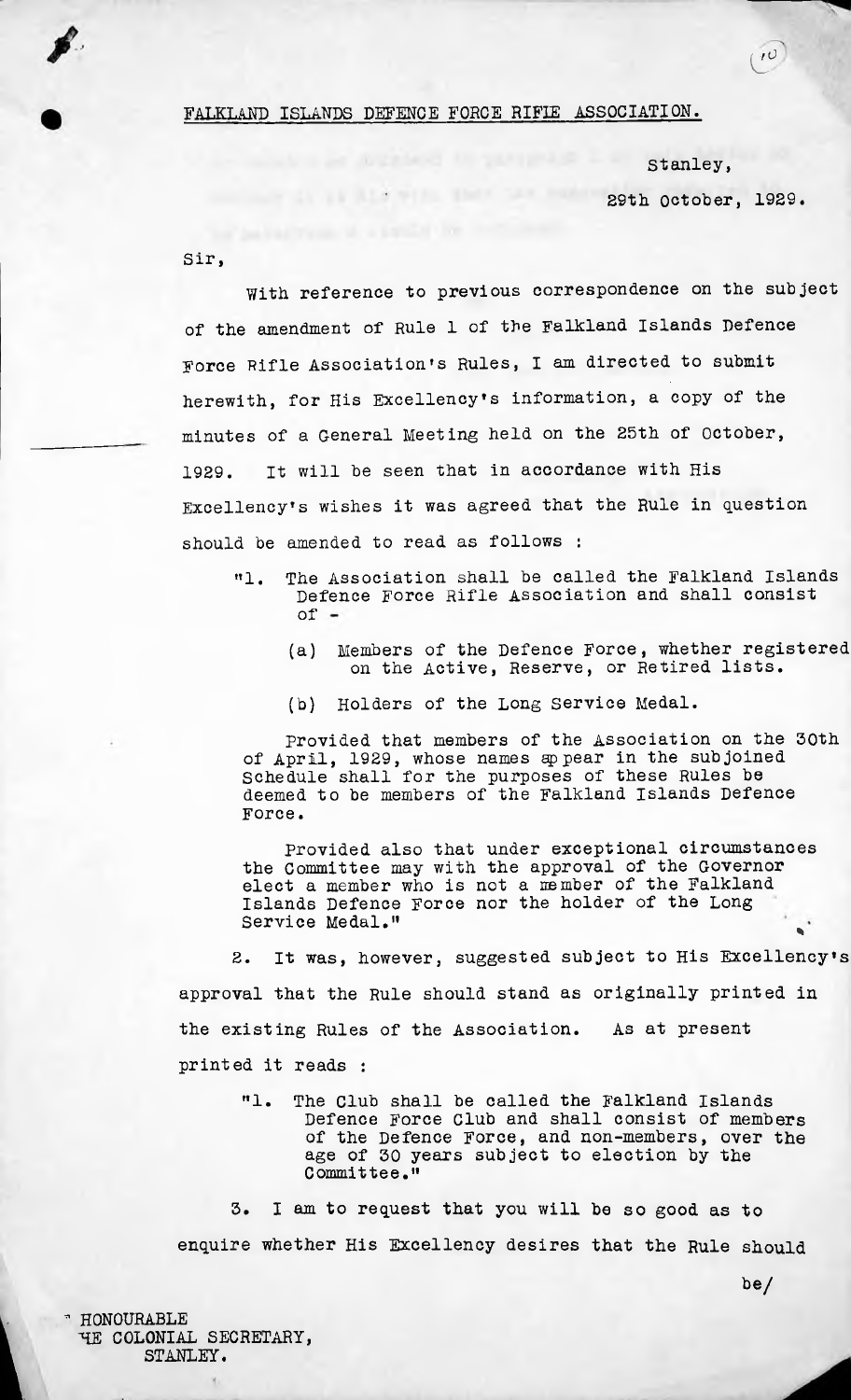be amended as proposed in paragraph 1 of this letter or whether it is his wish that the suggestion referred to in paragraph <sup>2</sup> should be followed.

I am,

the second company of the

be to see in an engineer, many pair, when the a

v **f-v**

*i*

Sir,

Your obedient servant,

 $C.\mathcal{Q}$ wer

Secretary, F.I.D.F.Rifle Association.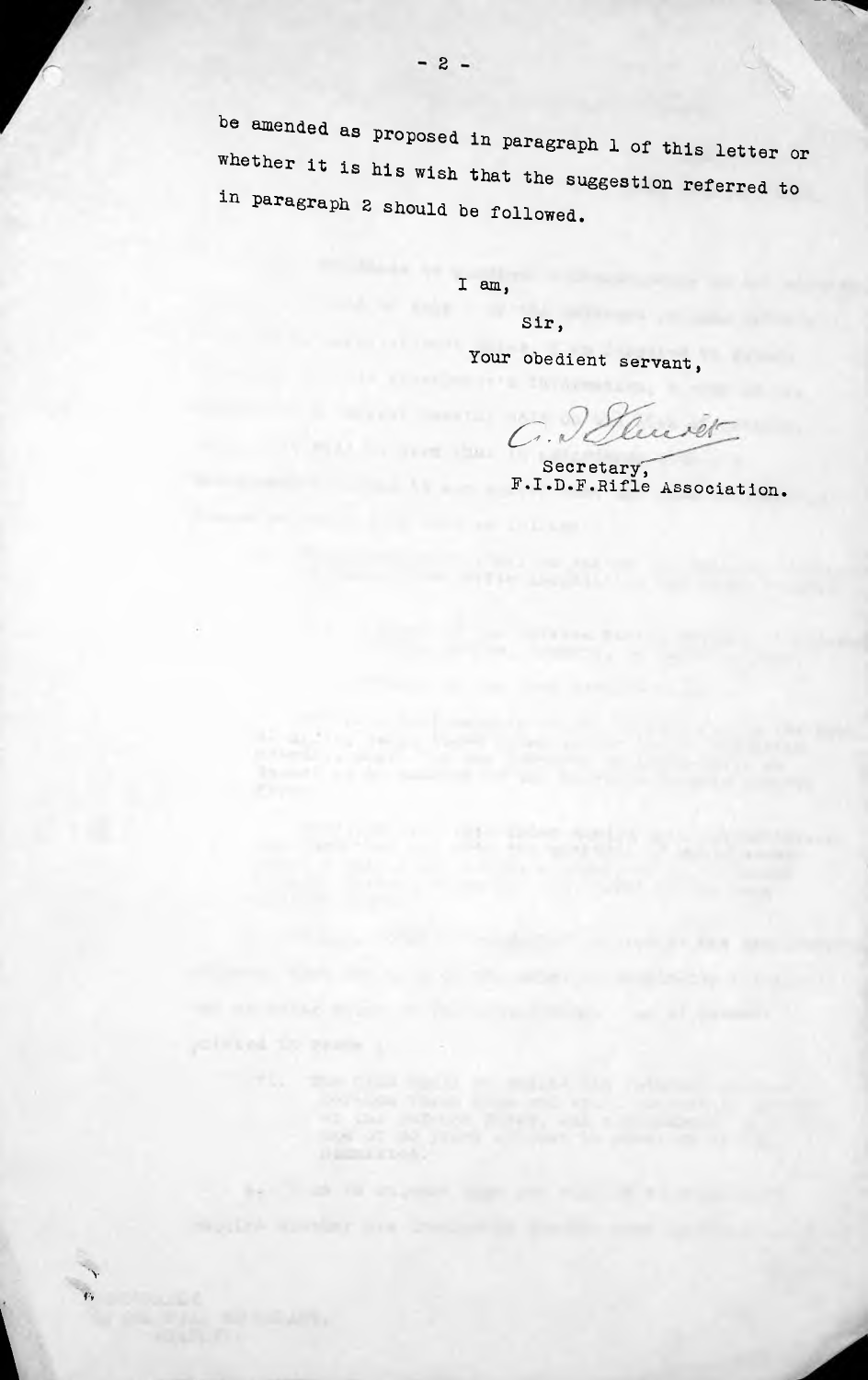## FAIKLAND ISLANDS DEFENCE FORCE RIFLE ASSOCIATION.

## RULES.

1. The Association shall be called, the Falkland Islands Defence Force Rifle Association and shall consist of -

- (a) Members of the Defence Force, whether registered on the Active, Reserve, or Retired lists.
- (b) Holders of the Long Service Medal.

*f*

0

>■

 $\alpha$ <sup>n</sup>.

 $\mathbf{a}$ 

Provided that members of the Association on the 30th of April, 1929, whose names appear in the subjoined schedule shall for the purposes of these Rules be deemed to be members of the Falkland Islands Defence Force.

Provided also that under exceptional circumstances the Committee may with the approval of the Governor elect a member who is not <sup>a</sup> member of the Falkland Islands Defence Force nor the holder of the Long Service Medal.

2. The Association shall be managed by <sup>a</sup> Committee consisting of <sup>a</sup> Chairman (The Officer Commanding the Falkland Islands Defence Force) ex-officio and <sup>a</sup> Secretary, <sup>a</sup> Treasurer, and five others to be elected annually; of the seven elected members of the Committee not less than four shall oe serving members of the Defence Force.

2. The annual subscription shall be 5s. Od.

4. No shooting shall take place on the range unless three \* members are present on the firing point. On all occasions <sup>a</sup> Range Officer shall be appointed either previously by the Committee or on the range by the members present from among their own number before firing, and such Range Officer shall be responsible for the orderly conduct of the firing.

5. The Association shall have the free use of the rifle range for shooting practices, matches, &c., at all times when not required by the Defence Force, and shall be required to keep

same/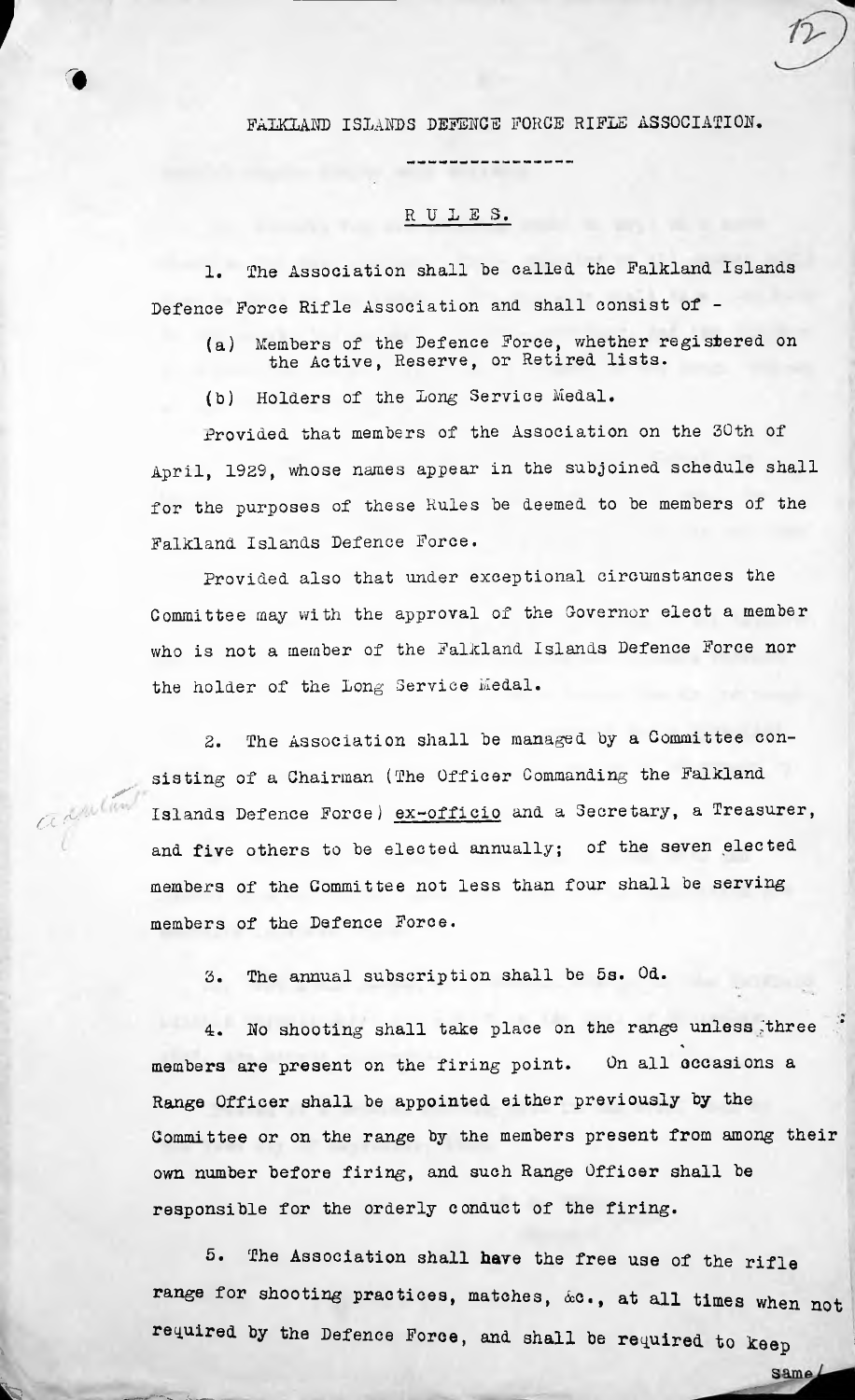same in repair during such shooting.

**6.** Records for all shooting shall be kept in a book provided for that purpose; and a register of all shoots shall The register shall show, the date also be kept on the range, of the shoot, the number of members shooting, and the quantity of ammunition issued, and shall be signed by the Range Officer at the end of the shoot.

 $-8 -$ 

7. A red flag shall be hoisted on the flagstaff on Sapper Hill and also <sup>a</sup> red and white signal flag shall be hoisted on Victory Green as early as possible on the day when shooting is to take place.

8. <sup>A</sup> supply of ammunition will be issued to the Association by the Officer Commanding the Falkland Islands Defence Force in bulk, and shall be kept in a locked box in the range hut. Ammunition will be issued to members for <sup>a</sup> bona-fide target practice at the rate of 6d per packet of 10 rounds by the Range Officer.

9. The Committee shall have power to deal with and decide upon any matter relating to the Rifle Association not embodied in these Rules.

10. The Rules passed at a General Meeting of the Falkland Islands Defence Force Rifle Club on the 16th of September, 1927, are hereby superseded.

Passed at <sup>a</sup> General Meeting held in the Drill Hall on the 19th day of September, 1929.

> D. R. Watson, Captain. Chairman.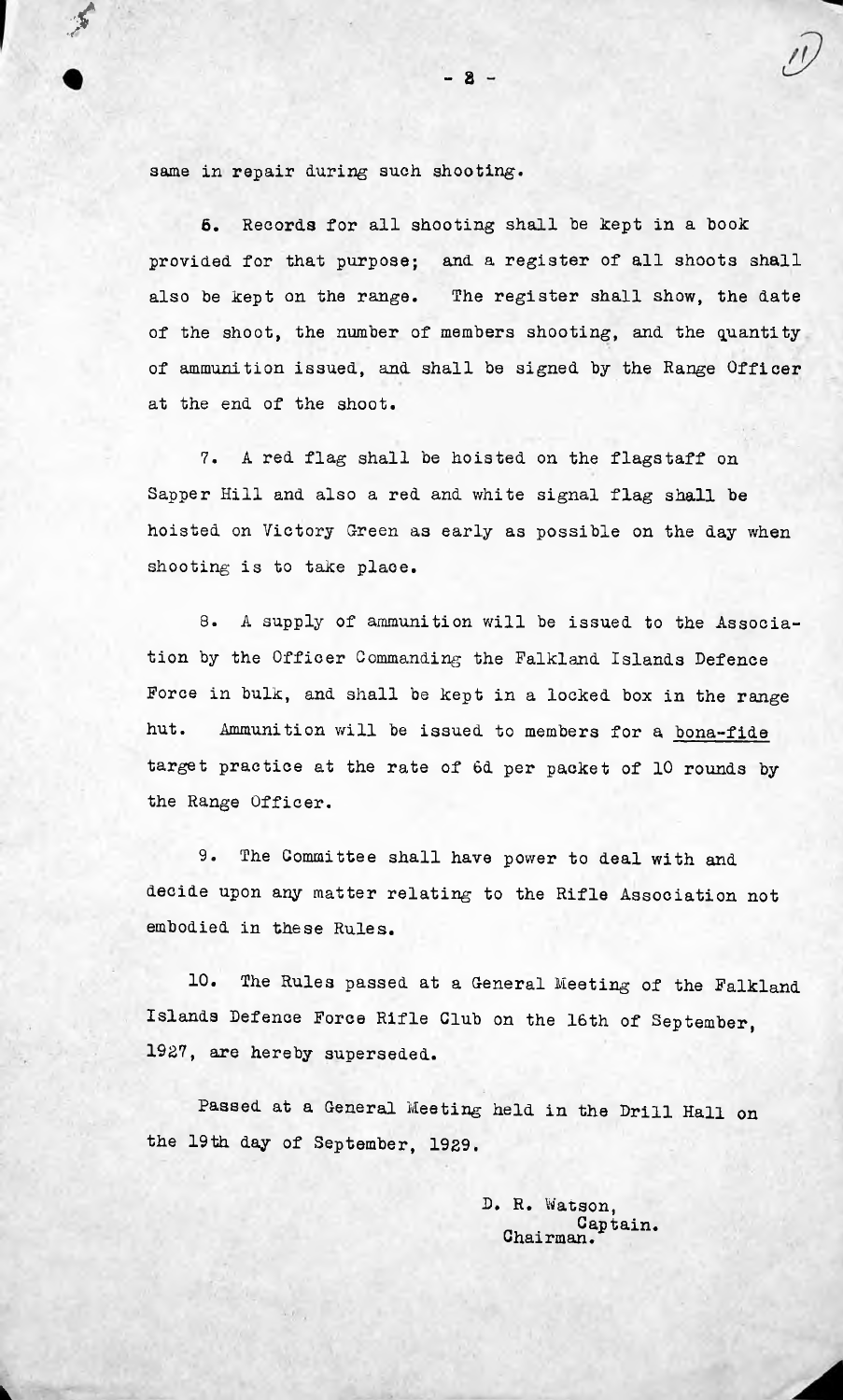| $\mathbb{F}\mathbf{T}$ om                          | 3Ist October 1930                      |
|----------------------------------------------------|----------------------------------------|
| The Acting Hon, Secretary<br>D.F.Rifle Association | Τo                                     |
| Stanley                                            | The Hon, Colonial Secretary<br>Stanley |

Sir

*{*

At a Committee Meeting of the above association, held<br>at Stanley on Wednesday 29th October 1930, it.was proposed and<br>seconded and the proposition received the sprancy of the seconded, and the proposition received the approval of the<br>meeting, that Mr.Donald McPhee's name should be submitted to His excellency The Governor,for consideration as to his election as a member of the Association.

Mr Mcphee was never a member of the Force,but he proceeded home from the Colony to take part in the Great War.

He is a inember of the Defence Force Club, age for joining the Defence Force and is over

> I am Sir

Yours obediently

 $M$  alla Lieut & Adjutant A/ Hon Secretary,D.F.R**v.®**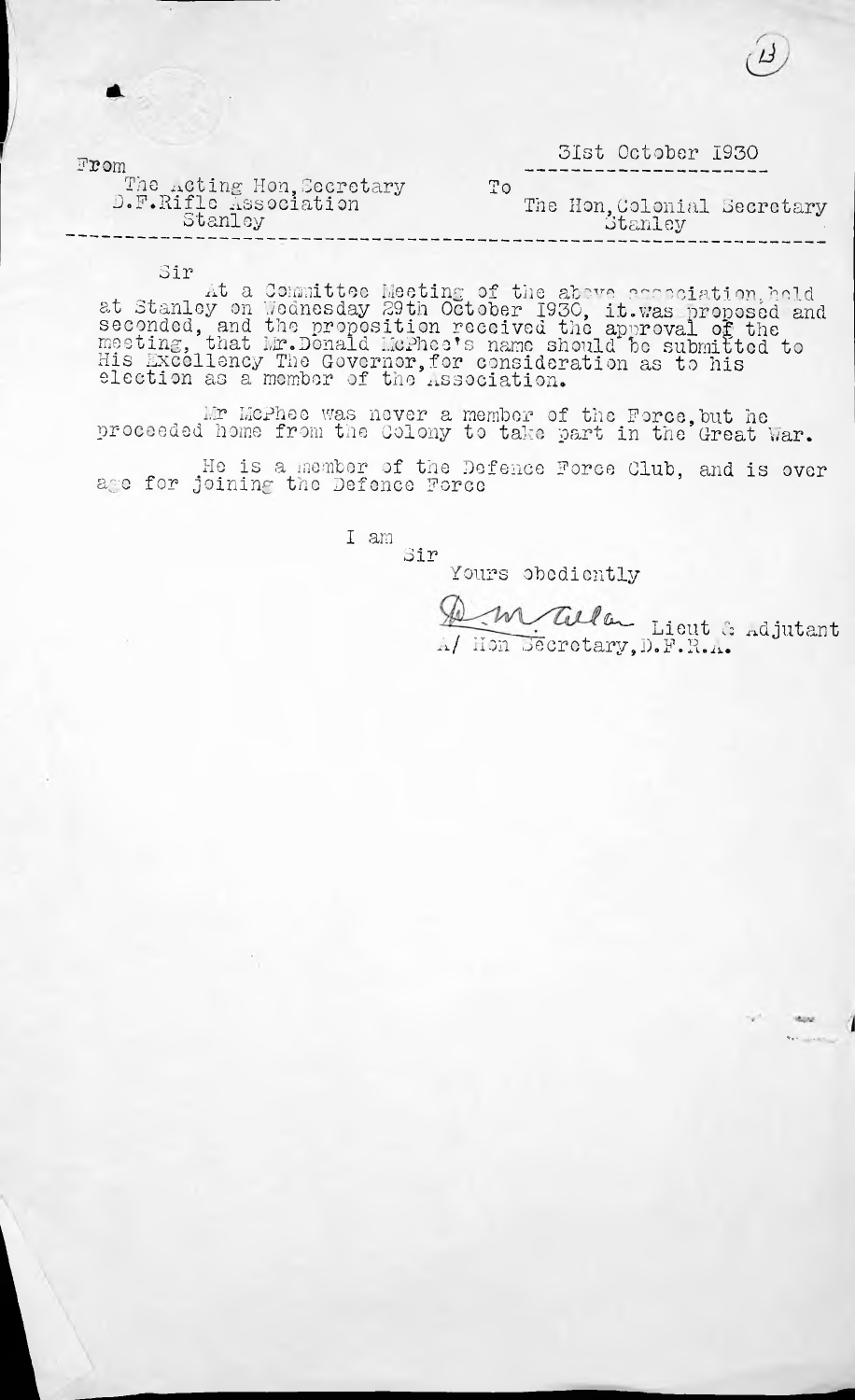Hon Secretary  $\blacktriangleright$  $Q. G. G. Q.$ I wish to put forward the following ressentions et les medias. A. Any reterations of standing mess connection int computing to be my to members eiter & insulare in Penguin, on I dispense on the Computations in all computations must  $\mathcal{B}$  . change their tagget at each rage, meens in the family of the Proje Officer this is unmaning. (Obving this is serived in Roy  $rac{1}{\sqrt{2}}$  $(10.30)$  RK. O.C. Isfance Force To you, please,  $ccord$ Jun Day.  $10, 12, 30$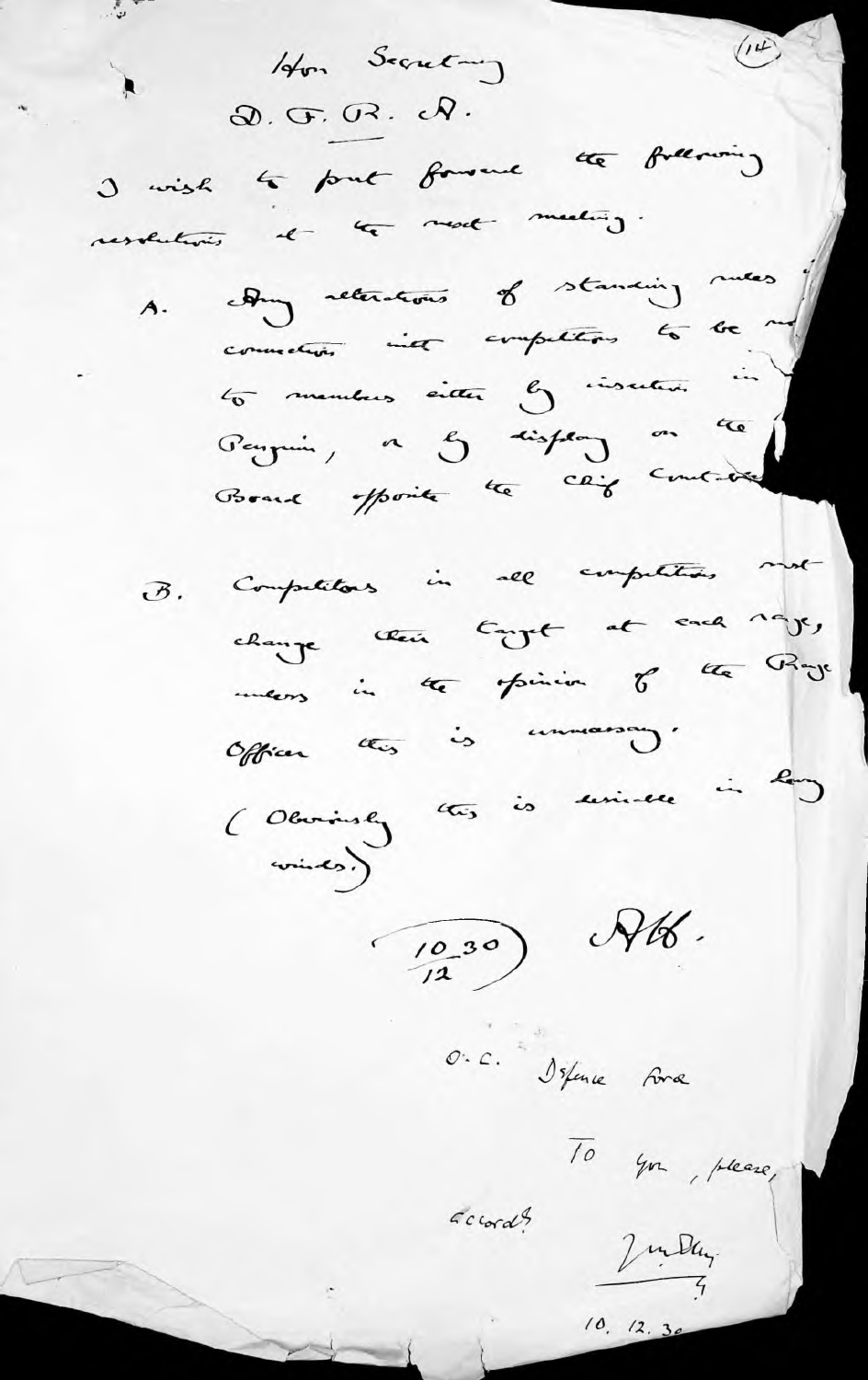The Hon Colonial Secretary

Imstted.

 $\overline{\phantom{a}}$ 

٠h

ŗ

As requested by His Excellency I will bring his resolutions up at  $\overrightarrow{our}$  next meeting. Excellency I *7> Gft*

 $\frac{cS}{\frac{N}{2}}$ 

*%*